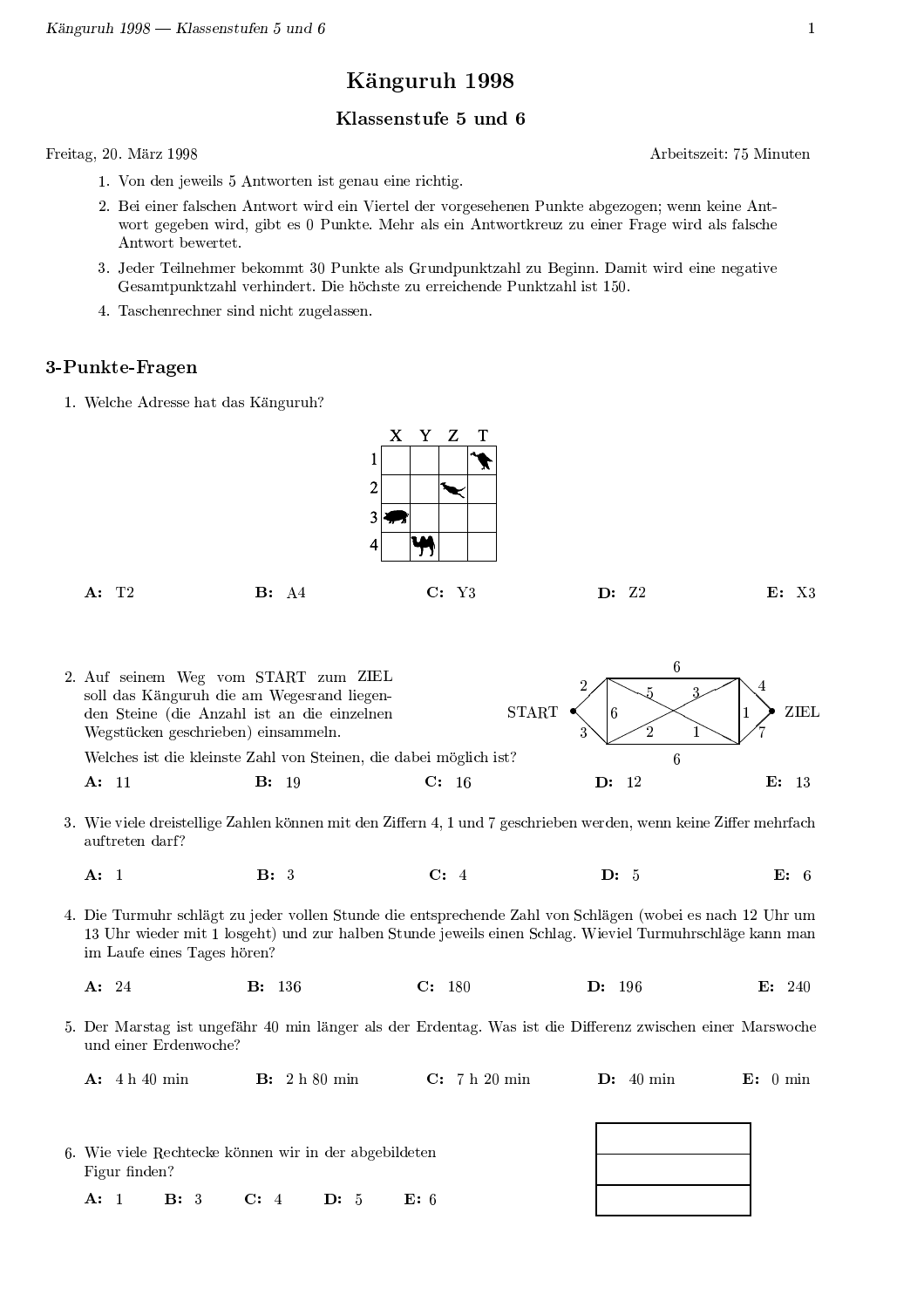- 7. Welches ist die kleinste Quadratzahl, die größer als 360 ist? (Eine natürliche Zahl a wird Quadratzahl genannt, wenn es eine natürliche Zahl b gibt, so daß  $a = b \cdot b$  gilt.)
	- $C: 361$  $D: 900$  $A: 400$ **B**: 362 E: irgend eine andere
- 8. Wir haben Handschuhe, die auf der Innenseite weiß und auf der Außenseite schwarz sind. Wieviel Paare lassen sich aus den abgebildeten Handschuhen bilden?



- $A: 0$  $B: 1$  $C:$  $\overline{2}$  $D: 3$  $E: 4$
- 9. Max hat als Hausaufgabe fünf Zahlen zu addieren. Er schreibt seine Rechnung zuerst auf einen Zettel und überträgt sie dann ins Heft. Dabei vergißt er einen Summanden. Nun stand folgendes in seinem Heft:

 $3281 + 2087 + 124 + 2989 = 9503$ 

Die Summe ist richtig. Welchen Summanden hat Max vergessen?

- 1202 1022 1088 917  $A$ :  $B:$  $C:$ 1133  $\mathbf{D}$ :  $E:$
- 10. Von den fünf abgebildeten Puzzleteilen haben zwei denselben Flächeninhalt. Welche sind das?



#### 4-Punkte-Fragen

11. Welche Zahl gehört in das oberste Feld der linken Pyramide, wenn die Zahlen entsprechend dem rechts abgebildeten Muster ausgerechnet werden?



12. Um eine Prinzessin zu befreien, muß Christopher sie in ihrem 300 km entfernten Schloß mit einem Kuß erwecken. Er zieht seine Skater an und skatet jeden Tag 50 km aber in der Nacht bläst ihn ein böser Zauberer 40 km wieder zurück. An welchem Tag könnte Christopher die Prinzessin küssen?

 $C: \quad \text{am } 28. \text{ Tag}$  $A: \quad \text{am } 26. \text{ Tag}$  $B: \text{ am } 27. \text{ Tag}$  $D:$  am 29. Tag  $E: \text{ am } 30. \text{ Tag}$ 

- 13. Wenn wir von einer fünfstelligen Zahl dieselbe Zahl, jedoch von hinten nach vorn geschrieben, abziehen, so ist die Differenz stets teilbar durch
	- $B: 2$  $C: 13$  $D: 9$ E: 5  $A: 7$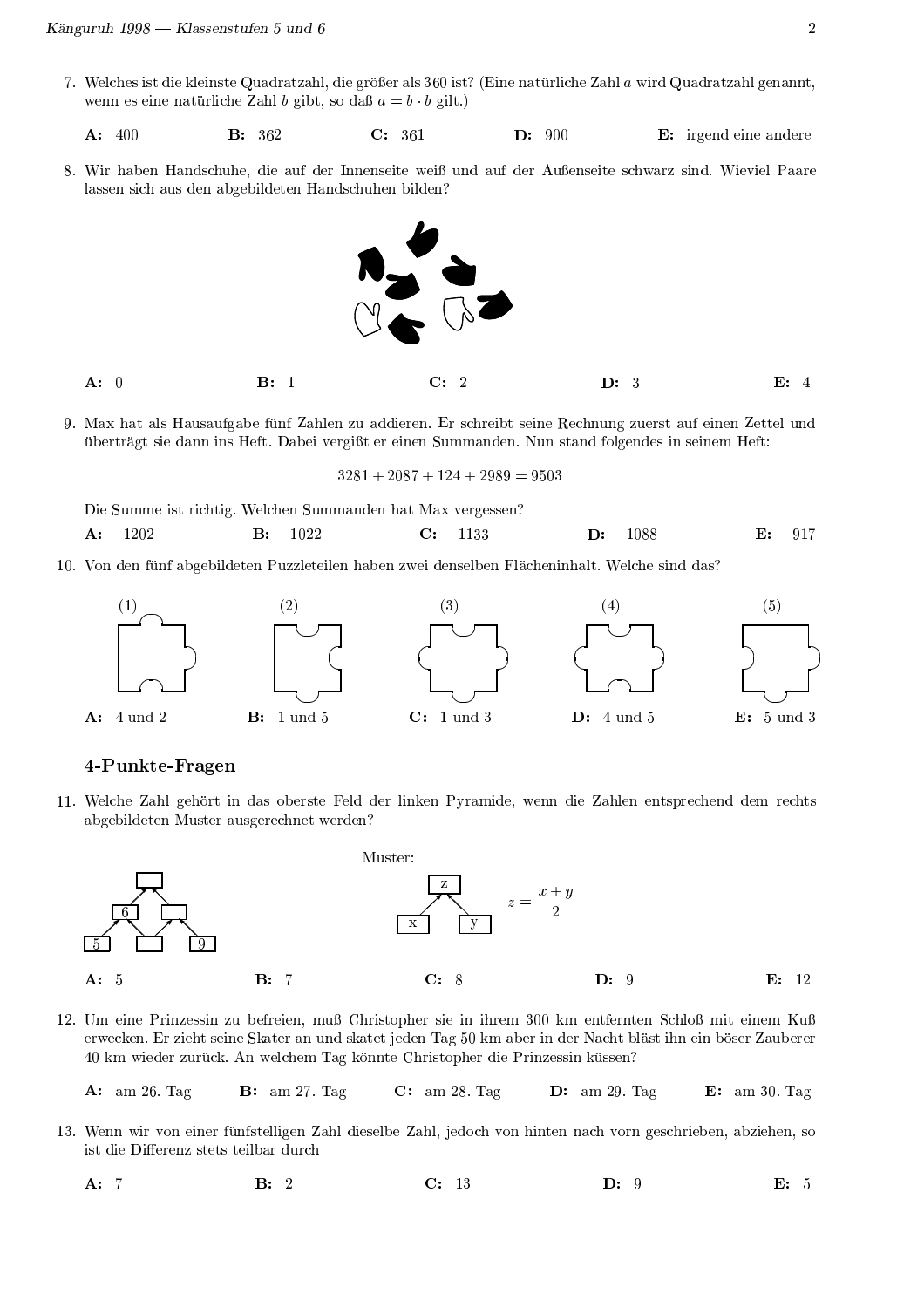- 14. Eine Wassermelone ist um  $\frac{4}{5}$  kg schwerer als  $\frac{4}{5}$  dieser Wassermelone. Wieviel wiegt diese Melone?
	- **A:**  $\frac{4}{5}$  kg  $B: 4 \text{ kg}$  $C: 3 \text{ kg}$  $D: 4.5$  kg  $E: 5 kg$
- 15. In einem Raum stehen Schemel und Stühle, die Schemel sind dreibeinig, die Stühle haben vier Beine. Wenn alle Schemel und Stühle besetzt sind (auf jedem sitzt genau eine Person), so befinden sich 39 Beine im Raum. Wie viele Stühle sind im Raum?
	- $B: 4$  $C: 5$  $D: 6$  $E: 9$  $A: 3$
- 16. Valerie hat ein T-Shirt gewonnen, auf dem das Wort KANGOUROU steht. Sie zieht es an und bewundert sich dann im Spiegel. Was sieht sie?
	- A: KANGOUROU **B: UORUOGNAK**  $C:$ **KANGOUROU**
	- **D: YAMOOUROU** E: UORUOONAN

17. In welcher Reihenfolge kann man die Bausteine nicht in den Container bekommen?



A: 2756413 **B**: 2751643  $C: 2763451$  $D: 2765314$ E: 2751634

18. Ein Mann hat bis jetzt 44 Jahre + 44 Monate + 44 Wochen + 44 Tage + 44 Stunden gelebt. Wie alt ist er?  $A: 44$  $B: 47$  $C: 48$  $D: 49$  $E: 50$ 

19. Wie viele natürliche Zahlen zwischen 23 und 47 sind durch 2 oder durch 3 teilbar? 9  $\mathbf{B}$ : 12  $C:$  $D:$  $A$ : 15  $16$  ${\bf E}$  : 18

## 5-Punkte-Fragen

20. Ein kleines Häuschen X ist in der unteren Abbildung viermal und ein anderes kleines Häuschen Y genau einmal abgebildet. Wo ist Y?



- 21. Von 101 Dalmatinern haben 58 einen schwarzen Fleck am linken Ohr, 15 haben am rechten Ohr einen schwarzen Fleck, 29 haben ganz weiße Ohren. Wie viele Dalmatiner haben an beiden Ohren einen schwarzen Fleck?
	- A: keiner  $B: 1$  $C: 72$  $D: 73$  $E: 74$
- 22. Die letzten Olympischen Sommerspiele haben 1996 stattgefunden, und die letzten Winterspiele sind vor wenigen Wochen zuende gegangen. Wie viele Olympische Sommer- und Winterspiele werden bis zum 20. März 2051 stattfinden?
	- $A: 20$ **B**: 16  $C: 25$ D: 26 E: eine andere Antwort